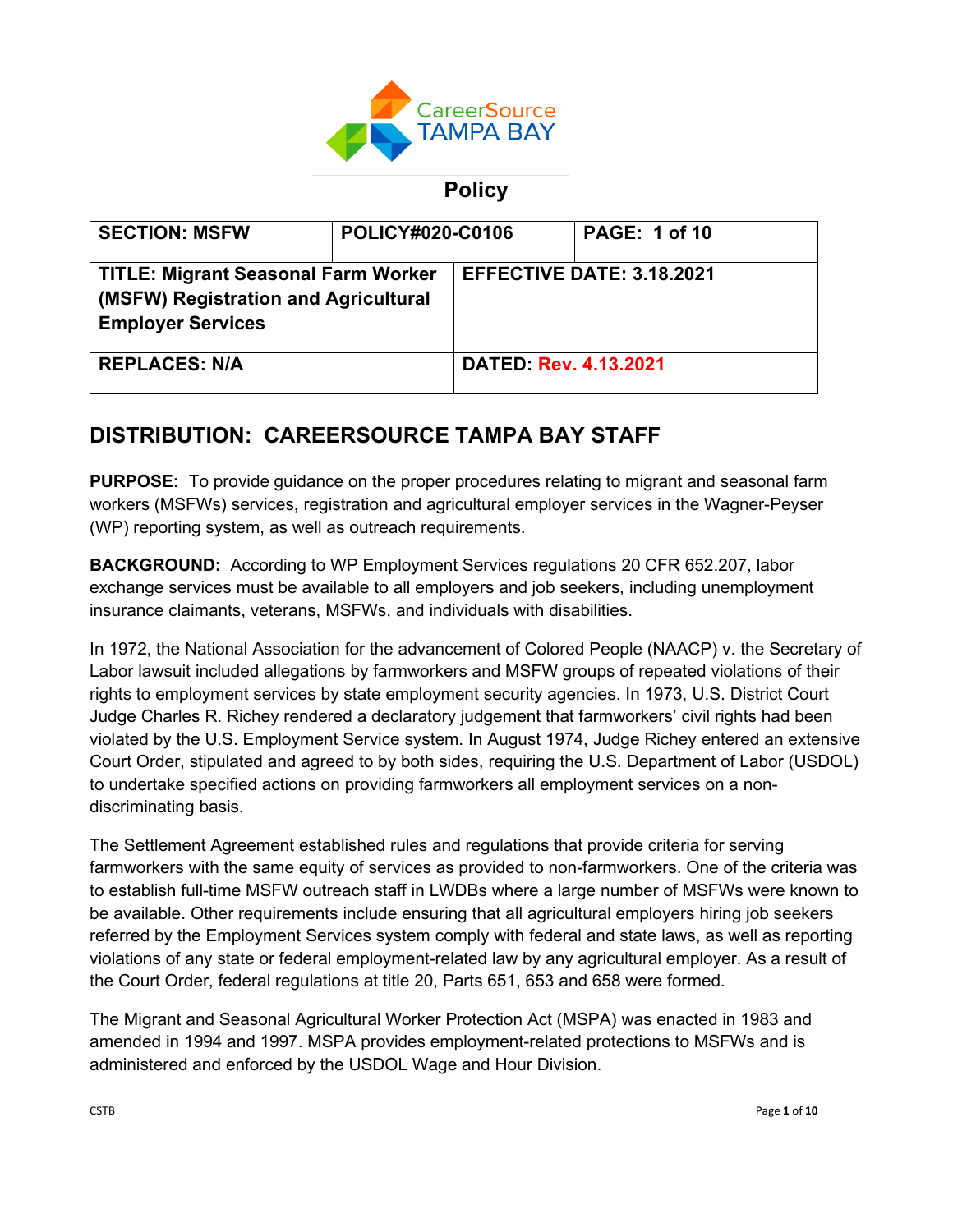Section 167 of WIOA provides funds for the National Farmworker Jobs Program (NFJP). This program provides additional services to assist MSFWs and their families to achieve economic selfsufficiency through job training. The program is authorized by Congress to counter the impact of chronic unemployment and underemployment experienced by MSFWs who primarily depend on jobs in agricultural labor. Services provided by the NFJP are supplementary services to those provided by the Department of Economic Opportunity (DEO). Florida's NFJP grantee, the Florida Department of Education and its local NFJP providers are prime partners in providing services to MSFWs. LWDBs should coordinate with these providers to facilitate MSFWs' access to services available through the workforce system and coordinate co-enrollments. Also, USDOL oversees this program and ensures that MSFWs receive the same treatment as non-MSFWs.

# **POLICY:**

Florida has 10 career centers designated as significant offices located in Winter Haven, Bradenton, Tampa (Brandon Career Center), Sebring, Wauchula, Port Saint Lucie, Belle Glade, Homestead, Immokalee and Clewiston. CSTB Region 15 is considered a significant area and our Brandon center is the designed MSFW center.

MSFWs must be offered the full range of CSTB career and supportive services, benefits and protections, and employment and training referral services. MSFWs have access to workforce development services in a manner that meets their unique needs.

Every LWDB must determine whether or not a jobseeker is an MSFW. MSFW customers with limited English proficiency must receive the language assistance necessary (free of charge) to afford them meaningful access to programs, services and information offered by CSTB. Additionally, the services available through the LWDB shall be explained, including the Employment Service and Employment-Related Law Complaint System, and all MSFWs must be provided with a copy of the "Notice to Job Seekers" form in their native language that provides a list of those available services and a copy of the Farm Labor rights brochure. This information must be provided, at a minimum, during the MSFW's first visit to the career center or contact with staff during outreach, and subsequently at each time of enrollment.

Designated staff can provide individual assistance in completing a MSFW customer full application, EF registration and job referrals through EF. For any EF registrations created by staff, a case note entry is required stating the jobseeker gave staff permission to create the EF account. The date the job seeker gave permission should indicated in the case note, and that date should be on or prior to the EF registration creation date.

Adequate staff assistance must be provided to MSFWs to register for services, to access job order information easily and efficiently, and to receive referrals as needed. In significant MSFW career centers, such assistance must be provided in the MSFW's native language. CSTB's Brandon Career Center has been designated as a "significant multilingual One-Stop Center."

## **Performance Indicators**

The USDOL-ETA established equity and minimum service level standards for MSFWs that must be met by the states. The equity of services must be provided to MSFWs as are provided to all other job seekers. The standards, designed to measure the level of equity and quality of services provided by a state (through LWDBs) to MSFWs during the program year, are: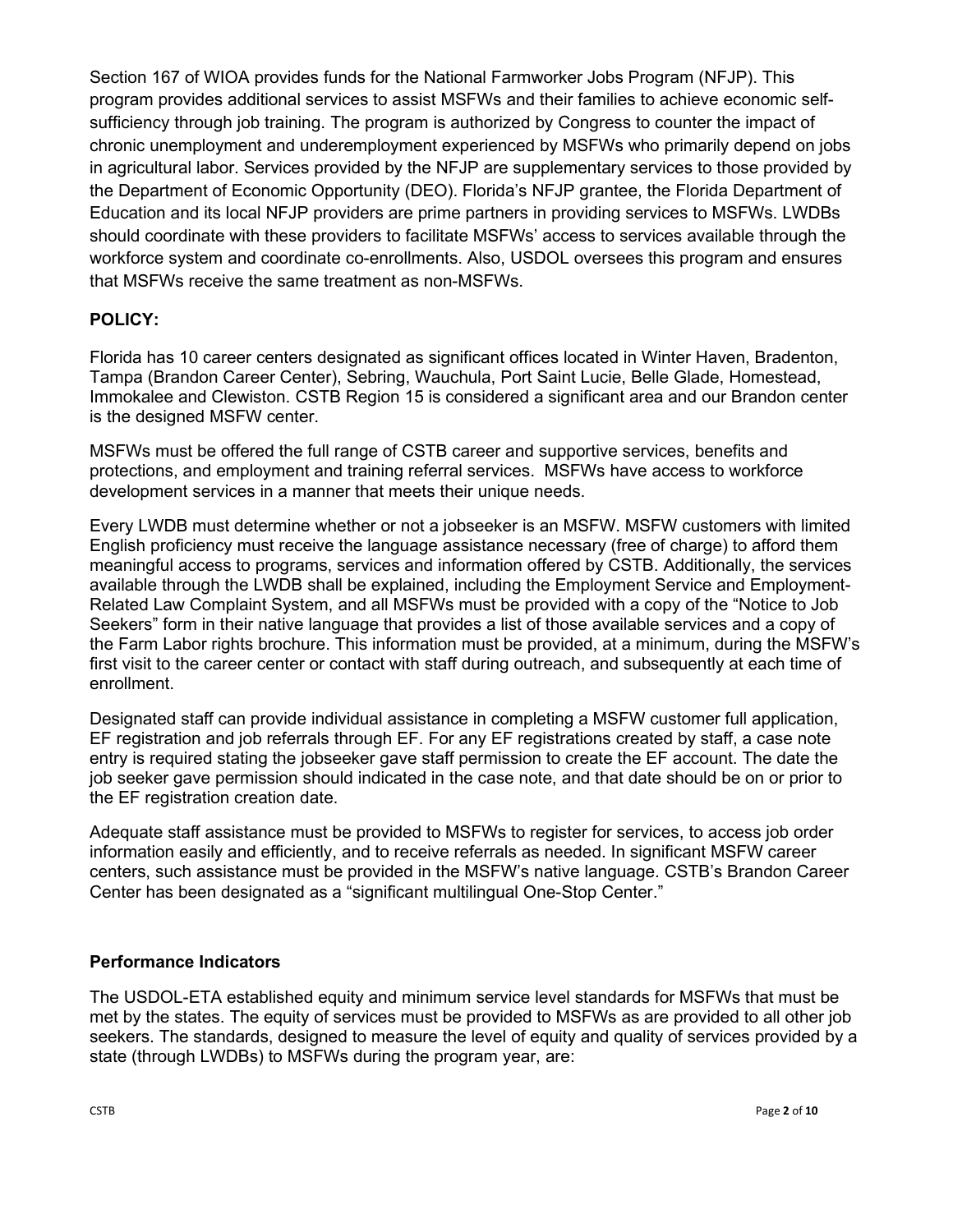| <b>Equity Ratio Indicators</b>                                                                                                                                                                                                                                                                                                                                                                                                                                                                               | <b>Minimum Service Level Indicators</b>                                                                                                                                                                 |
|--------------------------------------------------------------------------------------------------------------------------------------------------------------------------------------------------------------------------------------------------------------------------------------------------------------------------------------------------------------------------------------------------------------------------------------------------------------------------------------------------------------|---------------------------------------------------------------------------------------------------------------------------------------------------------------------------------------------------------|
| <b>Received Basic Career Services (Staff-</b><br>$\bullet$<br>Assisted)<br><b>Received Staff Assisted Career Guidance</b><br><b>Services</b><br><b>Received Staff Assisted Job Search</b><br>$\bullet$<br><b>Activities</b><br><b>Referrals to Employment</b><br>$\bullet$<br><b>Received Unemployment Insurance Claim</b><br><b>Assistance</b><br><b>Referred to Federal Training</b><br>$\bullet$<br>Referral to other Federal/State Assistance<br>$\bullet$<br><b>Received Individual Career Services</b> | Individuals Place in Job<br>$\bullet$<br><b>Median Earning of Individual in</b><br>$\bullet$<br><b>Unsubsidized Employment</b><br>Individuals place long-term in non-<br>$\bullet$<br>agricultural jobs |

Equity ratio indicators are controllable services and must be met by all LWDBs. LWDBs must make an attempt to meet all minimum service level indicators, while significant MSFW LWDBs must meet two at a minimum. CSTB Region 15 is considered a significant area and as such, we must meet two of the identified service level indicators outlined above. All other LWDBs must meet at least one minimum service level indicator. Data for these indicators can be found in the MSFW Indicators of Compliance (MIC)/ MSFW Service Level Indicators Report in Employ Florida (EF).

All of the MIC/MSFW Service Level Indicators Report Equity Measures are established through candidate referrals, all of which is tracked through established MSFW reporting locally and submitted to DEO MSFW Statewide Advocate on a quarterly basis. All service codes are recorded in EmployFlorida system. CSTB Career Services staff, including the MSFW Outreach Specialist, transactions contribute directly to these measures.

Staff goals are aligned with key performance indicators on the MIC/MSFW Service Level Indicators Report as well. CSTB management staff analyzes and tracks performance on these key indicators on a monthly basis. Also, The MIC/ MSFW Service Level Indicators Report is reviewed and discussed during the Workforce Performance Committee meetings on a quarterly basis.

## **MSFW Registration**

Upon registration or re-enrollment in Employ Florida (EF), MSFWs must be appropriately coded as seasonal or migrant farmworkers. DEO recommends that staff do not change the MSFW code after enrollment during participation to not affect compliance reporting, unless the code was selected in error. MSFWs must have a full registration in EF. However, a partial registration may be inputted for an MSFW after all benefits of a full registration have been explained and the MSFW elects not to complete a full registration. A case note should be entered explaining the reason for the partial registration. When a partial registration has been input and the MSFW returns to the office seeking work or other job seeker services, a full registration should be completed at that time. Both full and partial registrations for MSFWs should include applicable information in the Farm Worker Information section in EF. The date that the MSFW received the "Notice to Job Seekers" form must also be entered in EF.

MSFW full registrations must contain, to the extent possible, the significant work history (at a minimum, 12 months) with a description of the work performed, training, and educational background, desired employment, and a description of any training needs based on the desired employment. This information must be listed in the General Information and Background sections on the Personal Profile screen in EF. Associated crop codes based on work experience must be listed as well; these can be entered in a case note. Background Wizard in EF must contain sufficient information to permit a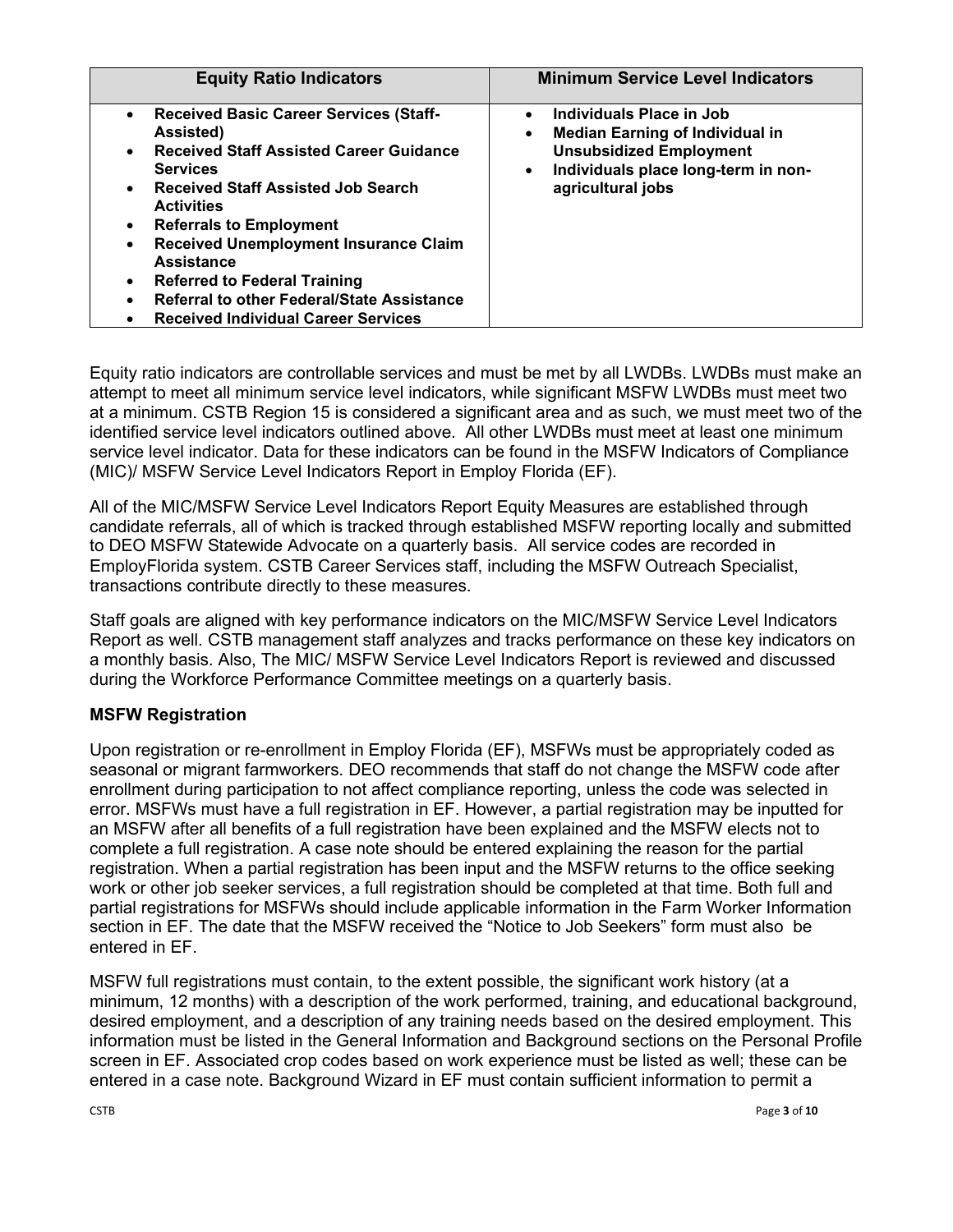thorough assessment of the job seeker's skills, knowledge, and abilities. The MSFW standards for required data apply to all job seeker intake processes whether automated or non-automated. Based on the immediate needs of the MSFW or his/her family, and barriers to employment. CSTB will utilize the One Stop Partner portal to identify appropriate community-based services and where applicable execute electronic referrals. The One Stop Partner portal can be found at: [https://one](https://one-stop.atlasforworkforce.com/login)[stop.atlasforworkforce.com/login.](https://one-stop.atlasforworkforce.com/login) In addition, the 2-1-1 Contact Center- Crisis Center of Tampa Bay Community Resource Guide can be utilized to identify a variety of programs and services. This resource can be found at: [https://www.crisiscenter.com/wp](https://www.crisiscenter.com/wp-content/uploads/2017/02/ResourceGuide2016KG.pdf)[content/uploads/2017/02/ResourceGuide2016KG.pdf.](https://www.crisiscenter.com/wp-content/uploads/2017/02/ResourceGuide2016KG.pdf)

#### **Notice to Job Seekers**

Federal regulation 20 CFR 653.103(c) requires MSFWs to be provided with a list of employment services that are available to them. For Notice to Job Seekers" form outlines the services that are available without an EF registration, and those services that require a full or partial EF registration. The form must be provided to the MSFW in his/her native language.

#### **Outreach and Significant LWDBs**

Significant MSFW LWBDs, as defined are offices designated annually by ETA where MSFWs account for ten percent (10%) or more of annual WP participants in employment services and those LWDBs which the administrator determines must be included due to special circumstances such as an estimated large number of MSFWs in the service area. It must have a full time, year-round MSFW Outreach Specialist assigned to conduct outreach.

LWDBs that are designated as significant must employ WP/ Employment Service staff in a manner facilitating the delivery of services tailored to the special needs of MSFWs, including multilingual staff and the hiring of staff members from the MSFW community or members of community-based migrant programs. .

For purposes of hiring and assigning staff to conduct outreach duties, and maintaining compliance with CareerSource Florida's Affirmative Action programs, LWDBs must seek, through DEO merit system procedures, qualified candidates who are multilingual based on the language common among MSFWs in the service area. They must be from an MSFW background or from a race or ethnicity most representative of the MSFW population in the area. Significant office outreach workers must spend a majority of their time in the field. Historically, during the season (October through June) the MSFW Outreach Specialist for CSTB is out of the office approximately 80% of the time visiting farms and other establishments where farmworkers generally congregate. Staff are equipped with tools such as a company cell phone, collateral materials, portable scanner and a laptop to support their efforts.

Also, outreach workers must coordinate their outreach efforts with Farmworker Career Development Program staff in their service area, as well as with public and private community service agencies and MSFW groups.

Outreach workers must be trained in local procedures and in the services, benefits, and protections afforded to MSFWs by the Employment Service system, including training on protecting farmworkers against sexual harassment. Also, training may include similar issues such as sexual coercion, assault, and human trafficking. These trainings are intended to help outreach workers identify when these issues may be occurring in the fields and how to document and refer the cases to the appropriate enforcement agencies. Outreach workers must be trained in the procedure for informal resolution of complaints. The program for such training must be formulated by DEO.

Outreach is not limited to significant LWDBs and should be conducted by any LWDB operating in a service area that has an MSFW population. These non-significant LWDBs that have agricultural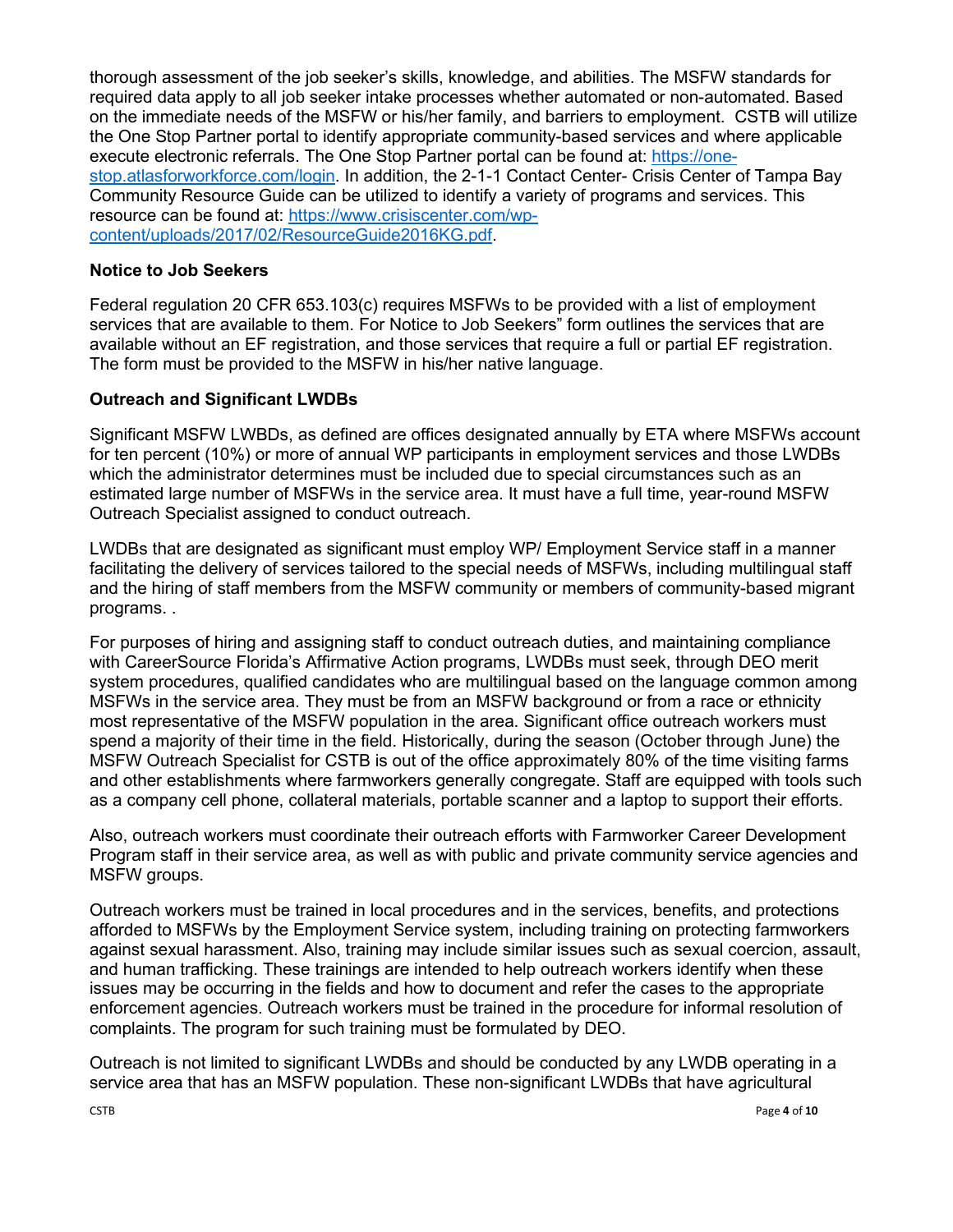activity shall establish formal or informal cooperative agreements, with other public and private social service agencies that provide services to MSFWs, in order to supplement outreach efforts to the MSFWs in their service area. Non-significant offices that have a Farmworker Career Development Program provider in their service area must collaborate with this partner to ensure seamless service delivery for MSFWs, per DEO agreement F1134.

## **Outreach Worker Activities**

Outreach workers must locate and contact MSFWs who are not being reached by normal intake activities conducted by CSTB. CSTB's MSFW Outreach Specialist is provided with photo identification cards, business cards, name tags, or other material identifying them as DEO or CSTB employees. This identification must be carried at all times during outreach and displayed upon request.

- 1. The MSFW outreach workers shall explain to MSFWs at their working, living or gathering areas (including day-hail pick-up sites), by means of written and oral presentations either spontaneous or recorded, and in a language readily understood by them, the following:
	- a. Services available at CSTB, including the availability of referrals to employment, training, supportive services, and career services, as well as specific employment opportunities and other related services;
	- b. Information on the Complaint system (including the Florida Farmworker Helpline 1-800- 633-3572);
	- c. Information on other organizations serving MSFWs in the area; and
	- d. A basic summary of farmworker rights, including rights with respect to the terms and conditions of employment (along with a copy of the Farm Labor Rights Brochure).
- 2. After making the presentation, outreach workers must encourage the MSFWs to go to a local CSTB center to obtain the full range of employment and training services.
- 3. If an MSFW cannot or does not wish to visit a CSTB center, the outreach worker must offer to provide on-site the following:
	- a. Assistance with EF registration or re-enrollment;
	- b. Assistance in obtaining referral(s) to current and/or future employment opportunities;
	- c. Referral(s) to supportive services and/or career services in which the MSFW or a family member may be interested;
	- d. Assistance with the preparation of complaints, if necessary, and referral of complaints to the CSTB complaint specialist or CSTB center manager; and
	- e. As needed, assistance in making appointments and arranging transportation for the MSFW or members of his/her family to and from CSTB center(s) or other appropriate agencies.
- 4. Outreach workers shall make follow-up contacts as necessary and appropriate to provide the assistance specified above.
- 5. Outreach workers must be alert to observe the working and living conditions of MSFWs and, upon observation or receipt of information regarding a suspected violation of employmentrelated law or Employment Service regulations, document and refer information to the CSTB center manager for processing in accordance with the Apparent Violations chapter in the DEO Employment Service Complaint-Resolution System Handbook.

Unless otherwise authorized to enter by law, outreach workers must not enter work areas to perform outreach duties described above on an employer's property without permission of the employer, must not enter workers' living areas without permission of the workers, and must comply with the appropriate State laws regarding access. Outreach workers must keep a record of employers who have refused the outreach workers access to MSFWs. If an H2A employer has refused reasonable access to conduct outreach, staff must alert the DEO Senior Monitor Advocate immediately.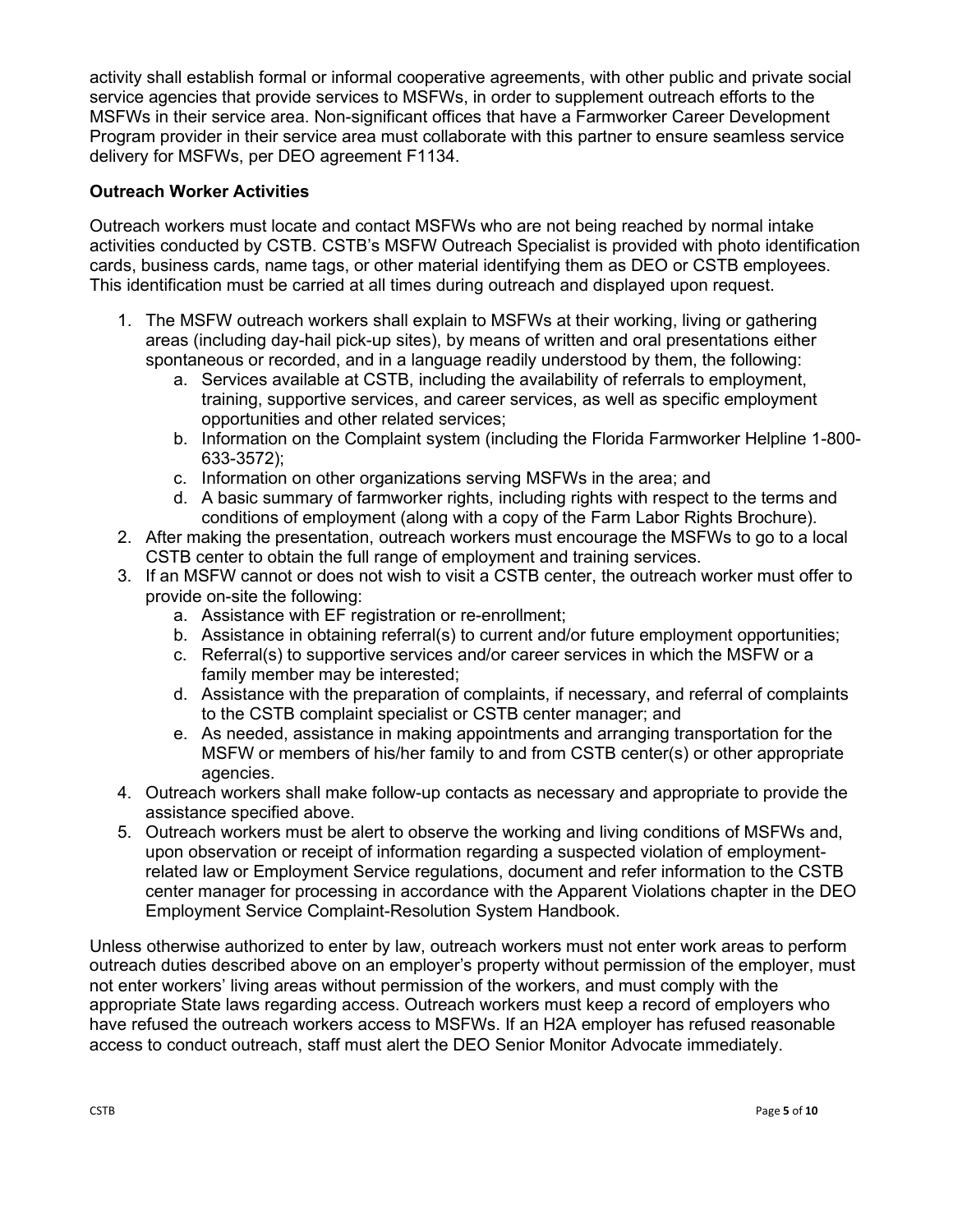Outreach workers must not engage in political, unionization or anti-unionization activities during the performance of their duties.

# **MSFW Outreach Plan**

Significant career centers must develop an MSFW outreach plan every four (4) years in conformance with the state's Agricultural Outreach Plan found within the WIOA Unified Plan. The MSFW outreach plan must describe proposed outreach activities and set numerical goals and objectives. It must include the following:

- 1. Provide an assessment of the unique needs of MSFWs in the service area based on past and projected agricultural and MSFW activity in the area;
- 2. Provide an assessment of available resources for outreach;
- 3. Describe the career center's proposed outreach activities including strategies on how to contact MSFWs who are not being reached by the normal intake activities conducted by the CSTB center staff;
- 4. Describe the activities planned for providing the full range of employment and training services to the agricultural community, including both MSFWs and agricultural employers, through the CSTB center(s);
- 5. Describe CSTB's multilingual office plan;
- 6. Describe the process for meeting the indicators of compliance; and
- 7. CSTB provides assurance that the MSFW outreach worker was afforded the opportunity to review the plan and provide input by involving the staff member in the development process and presenting the plan to the Workforce Performance Committee, Executive Committee, and Full Board. Also, the developed plan is shared with partner agencies including the Farmworker Career Development Program and is posted on CSTB's website for public comment prior to formally submitting to DEO for final approval.

## **Log of Daily Outreach Activities**

Every staff who makes an outreach contact with an MSFW or an agency or organization that serves MSFWs, should record that on the Log of Daily Outreach Activities, DEO-1303. Outreach contacts made each day must be included on the log. Federal Regulations stipulate that center managers should review Logs of Daily Outreach Activities to ensure proper completion and provision of services. Copies of logs must be maintained by the LWDB for five (5) years after the date of completion. Log data should be included in the monthly Outreach Worker's Log Review and Migrant and Seasonal Farmworker Outreach Services Report, DEO-1659. Completed reports should be submitted by the fifth working day following the report month, to the DEO MSFW mailbox at [MSFW@deo.myflorida.com.](mailto:MSFW@deo.myflorida.com)

The name of the individual performing the outreach and the name of the LWDB should be entered in the appropriate spaces at the top of the form.

Instructions for completion of the Log of Daily Outreach Activities can be found at: [http://www.floridajobs.org/PDG/MSFW/DEO1303Instructions.pdf.](http://www.floridajobs.org/PDG/MSFW/DEO1303Instructions.pdf)

## **MSFW Outreach Services Report**

Every significant MSFW career center must complete the Migrant and Seasonal Farmworker Outreach Services Report (DEO-1659) and the Outreach Worker's Log Review on a monthly basis. Non-significant career centers must complete these reports for months that outreach is conducted. Completed reports should be submitted by the fifth working day following the report month to the DEO MSFW mailbox at [MSFW@deo.myflorida.com.](mailto:MSFW@deo.myflorida.com) Managers should ensure that all data is accurate prior to the report being submitted. These forms can be accessed at: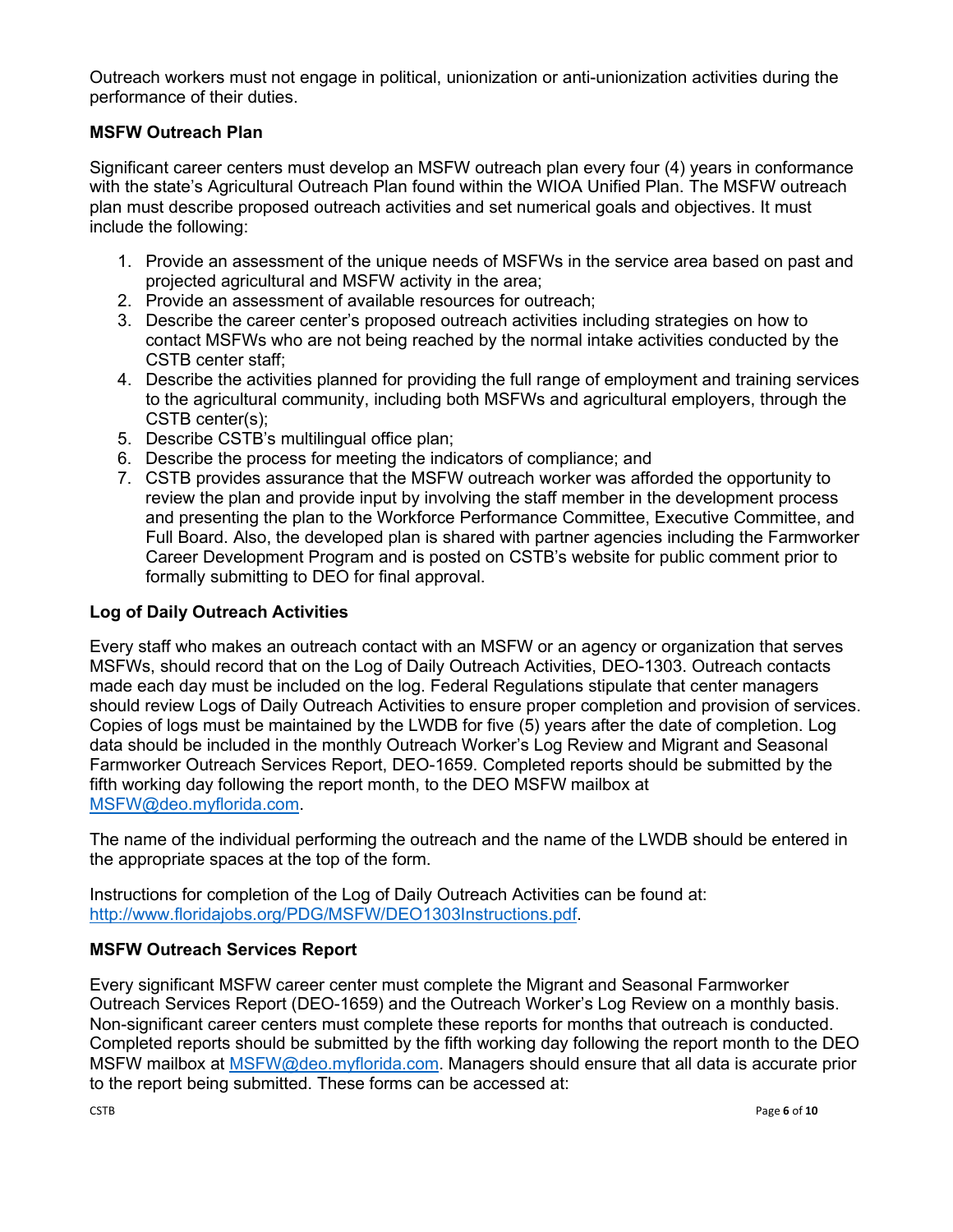- MSFW Outreach Services Report: <http://www.floridajobs.org/PDG/MSFW/DEO1659MSFWOutreachServicesReport.pdf>
- MSFW Outreach Workers Log Review: <http://www.floridajobs.org/PDG/MSFW/OutreachWorkersLogReview.pdf>
- Instructions for completion of the DEO-1659 can be found at: [http://www.floridajobs.org/PDG/MSFW/DEO1659Instructions.pdf.](http://www.floridajobs.org/PDG/MSFW/DEO1659Instructions.pdf)

# **Log of Apparent Violations**

All career center staff must be trained and prepared to address Employment Service complaints. Refer to CSTB POLICY#020-C0072: Disruptive Customer for approved guidance on how to handle a disruptive customer. Outreach staff must also be trained in the protections afforded to MSFWs by employment-related laws, to enable outreach workers to identify any issues occurring in the field. Any associate who observes, has reason to believe, or is in receipt of information regarding a suspected violation of employment-related laws or Employment Service regulations pertaining to MSFWs or agricultural job orders is required to document and refer the information to the career center manager. The career center manager is then required to determine if the career center has received a job order from that employer within the last 12 months. If no job order has been filed within this period, the manager is then required to refer the apparent violation of employment-related law in writing to the appropriate enforcement agency. If the career center has received a job order from the employer within the last 12 months, the manager or outreach worker should attempt to informally resolve the apparent violation and assist the employer in achieving compliance with the law and/or the job order within five (5) business days. If informal resolution cannot be achieved, procedures for discontinuation of services must be initiated. If a violation of employment-related law exists, the violation should be referred in writing to the appropriate enforcement agency. Authority for Discontinuation of Services to an employer by the career center is located in 20 CFR 658 Subpart F.

Apparent violations must be documented by CSTB staff on the Log of Apparent Violations Form DEO-1300, which can be accessed at

http://www.floridajobs.org/PDG/MSFW/LogOfApparentViolations\_MSFW.pdf\_Instructions for filling out this form can be found at [http://www.floridajobs.org/PDF/MSFW/1300instructions.pdf.](http://www.floridajobs.org/PDF/MSFW/1300instructions.pdf)

One incident may be a violation of one or more employment-related laws or Employment Service regulations. The most accurate method of logging apparent violations is to enter one type of violation per line on the log. For additional instructions and information refer to guidance in the DEO Employment Service Complaint-Resolution System Handbook found at [http://www.floridajobs.org/PDG/MSFW/EmploymentServiceComplaintResolutionSystem](http://www.floridajobs.org/PDG/MSFW/EmploymentServiceComplaintResolutionSystem%20Handbook.pdf)  [Handbook.pdf.](http://www.floridajobs.org/PDG/MSFW/EmploymentServiceComplaintResolutionSystem%20Handbook.pdf)

# **Agricultural Job Orders**

Outreach workers and LWDB Business Service staff shall also conduct outreach to agricultural employers to offer labor exchange services and assistance with workforce planning.

Agricultural job orders, including but not limited to those with the North American Industry Classification System (NAICS) farm work industry codes that fall under subsection 111 Crop Production, subsection 112 Animal Production and subsection 115 Support Activities for Agriculture and Forestry, or with an O\*NET code in agricultural industry, must contain the criteria listed below:

- 1. Use job titles that match the O\*NET codes if possible, otherwise use the job title the employer provides.
- 2. If the job is seasonal or temporary, a specific estimated number of days or months must be shown.
	- a. Example: "Early February to mid-June depending on weather, etc."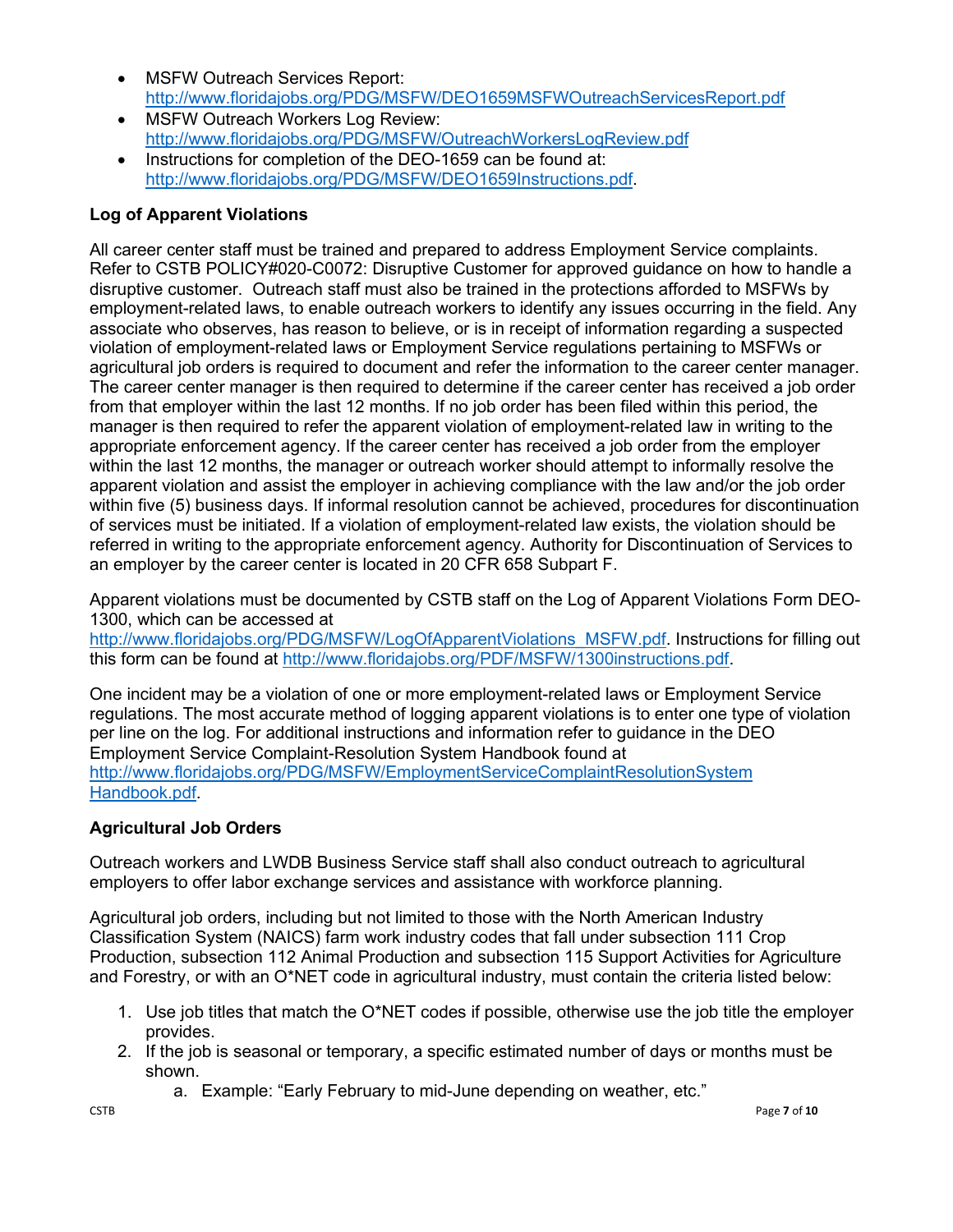- 3. Specific days and hours to be worked must be included in the job summary. Phrases such as "TBA" are not acceptable. A qualifying phrase may follow the days and hours such as:
	- a. Example: "Monday-Saturday, 6:30 a.m. 4:00 p.m.; Days and hours to be worked depend on crop and weather conditions."
- 4. The summary of the job description should include all pertinent data. Describe the job specifically. What does the worker do? How does he/she perform the work? Why does he/she do it? What degree of skill is involved?
	- a. Example: "Pick oranges by hand, use up to 24 ft. ladder with 1  $\frac{3}{4}$  bushel pick sack, will dump into large bins."
- 5. A wage rate must be specific on job orders. The note "depending on experience (DOE)" is not acceptable. Employers covered by FLSA must adhere to minimum wage laws.
- 6. If the worker is to be paid by piece rate, the job summary should include the following:
	- a. The amount to be paid;
	- b. The unit of measurement;
	- c. A brief, concise description of the size or capacity of the measurement;
	- d. A statement as to whether or not the agricultural employer is covered by Fair Labor Standards Act (FLSA) or employer guarantees minimum wage.
		- i. Example: "\$0.90 per 1 3/5 bushel, employer covered by FLSA."
- 7. If the employer is a farm labor contractor (FLC) or farm labor contractor employee (FLCE), the job order must include the federal and state registration numbers. If driving, transporting or housing of workers is involved, verify on the FLC/FLCE registration card that the FLC/FLCE has these authorizations on his/her license and that they have not expired.
- 8. If the work site(s) is/are different from the employer address, both addresses must be included. Precise location and directions to get to the work site(s) are imperative. Directions to work site(s) must be indicated on the EF "Work Sites" screen in the Corporate Profile or in the job order itself. If the work site is the same as the employer address and is the only work site, a statement indicating so should be added to the job order.
- 9. The statement "Referrals within commuting distance only" is required if the job is not permanent.

CSTB staff should refer to CSTB POLICY#018-C0019, Job Orders and Placements for further information regarding MSFW job orders.

# **Collection of Supporting Documentation**

On 3.22.2021 CSTB's CEO made the decision to start obtaining photocopies of source documentation presented by the job seeker during the completion of the I-9 document and 516 INS form processing for MSFW at local farms. The MSFW Outreach staff assisting with employer registrations and processing of I-9 document will ensure the job seeker/applicant has at least one document from the I-9 List A that established identity and employment authorization and a document from either List B to establish identity and one from List C that establishes employer authorization. The MSFW Outreach Worker will review required documentation for each column to ensure requirements are met before completing the form. The MSFW Outreach Worker will obtain either a photocopy or digital copy of the document presented for record verification and maintain digital storage of the documents for not less than 5 years. The copying of these documents is solely for the purpose of complying with the requirements of I-9 employment verification. The photocopies will not be used for any other purpose. Once the MSFW Outreach Worker returns back to the CSTB Career Center, these electronic documents will be printed and attached to the specific job seeker I-9 document, scanned and uploaded into ATLAS, our EDMS system.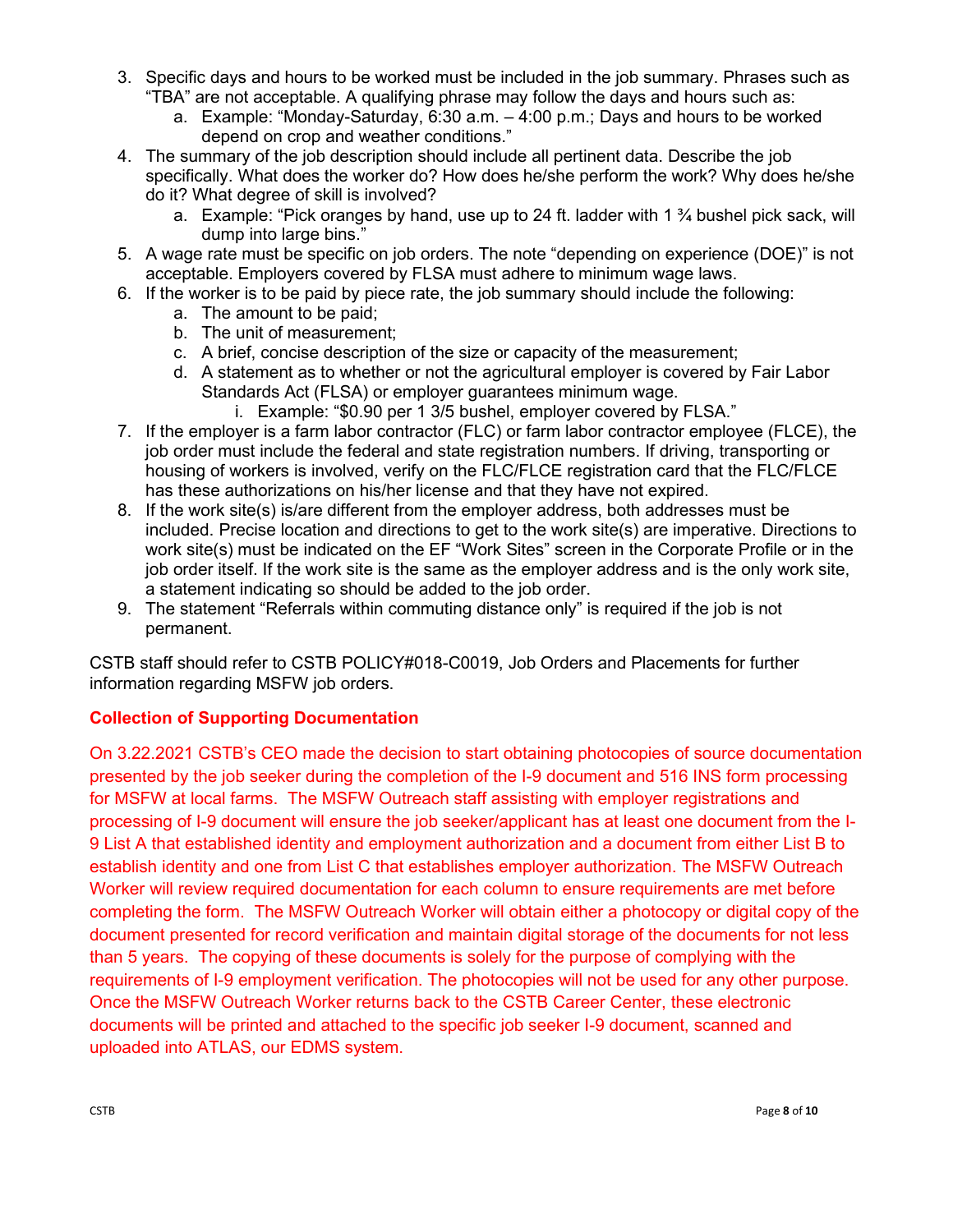Form 516 INS will include the employers name and address the date of issuance the job seeker/applicant's personal information and the specific EmployFlorida Job Order number and position applied for; the documents presented to verify employment. The staff name and signature will also be indicated including the name of the CSTB Career Center and date. Under no circumstances will the 516 INS form be complete without first completing the I-9 form. The 516 INS certification should never be given to the referred individual for delivery to the employer. The 516 INS is attached to the job seeker/applicant I-9 forms and supporting documentation and is scanned into ATLAS system.

# **Agricultural Recruitment System**

Agricultural job orders for work in other areas of the state outside of a normal commuting distance and for work out-of-state must go through the Agricultural Recruitment System (ARS) and be approved by DEO and ETA prior to posting in EF for intrastate or interstate recruitment. Only the local job order for local recruitment may be entered by career center staff. For more information, please visit [https://www.doleta.gov/programs/ars.cfm.](https://www.doleta.gov/programs/ars.cfm)

## **REFERENCES:**

- MSFW Desk Aid:<http://www.floridajobs.org/PDG?MSFW?MSFWDeskAid.pdf>
- Farm Labor Rights Brochure: [http://www.floridajobs.org/docs/default-source/office-of](http://www.floridajobs.org/docs/default-source/office-of-workforce-services/farmlaborrightsbrochure.pdf?sfvrsn=2)[workforce-services/farmlaborrightsbrochure.pdf?sfvrsn=2](http://www.floridajobs.org/docs/default-source/office-of-workforce-services/farmlaborrightsbrochure.pdf?sfvrsn=2)
- CareerSource Florida Administrative Policy #03-040, Wagner-Peyser Migrant and Seasonal Farmworker and Agricultural Employer Services Procedures: [http://www.floridajobs.org/docs/default-source/lwdb-resources/policy-and](http://www.floridajobs.org/docs/default-source/lwdb-resources/policy-and-guidance/administration/2017-administration/msfw_adminpolicy03-040_011317.pdf?sfvrsn=7c5f78b0_2)[guidance/administration/2017-administration/msfw\\_adminpolicy03-](http://www.floridajobs.org/docs/default-source/lwdb-resources/policy-and-guidance/administration/2017-administration/msfw_adminpolicy03-040_011317.pdf?sfvrsn=7c5f78b0_2) [040\\_011317.pdf?sfvrsn=7c5f78b0\\_2](http://www.floridajobs.org/docs/default-source/lwdb-resources/policy-and-guidance/administration/2017-administration/msfw_adminpolicy03-040_011317.pdf?sfvrsn=7c5f78b0_2)
- Log of Daily Outreach Activities, DEO-1303: <http://www.floridajobs.org/PDG/MSFW/DEO1303LogofDailyOutreachActivities.pdf>
- DEO Employment Services Complaint-Resolution system Handbook: [http://www.floridajobs.org/PDG/MSFW/EmploymentServiceComplaintResolutionSystemHandb](http://www.floridajobs.org/PDG/MSFW/EmploymentServiceComplaintResolutionSystemHandbook.pdf) [ook.pdf](http://www.floridajobs.org/PDG/MSFW/EmploymentServiceComplaintResolutionSystemHandbook.pdf)
- WP Act of 1933, Employment and Training Administration (ETA): <https://www.dol.gov/agencies/eta/performance/results/wagner-peyser>
- WIOA Act of 2014: <https://www.congress.gov/113/bills/hr803/BILLS-113hr803enr.pdf>
- 20 CFR 651: [https://www.govinfo.gov/app/details/CFR-2012-title20-vol3/CFR-2012-title20](https://www.govinfo.gov/app/details/CFR-2012-title20-vol3/CFR-2012-title20-vol3-part651) [vol3-part651](https://www.govinfo.gov/app/details/CFR-2012-title20-vol3/CFR-2012-title20-vol3-part651)
- 20 CFR 652.207: [https://www.govinfo.gov/app/details/CFR-2018-title20-vol3/CFR-2018-title20](https://www.govinfo.gov/app/details/CFR-2018-title20-vol3/CFR-2018-title20-vol3-sec652-207) [vol3-sec652-207](https://www.govinfo.gov/app/details/CFR-2018-title20-vol3/CFR-2018-title20-vol3-sec652-207)
- 20 CFR 653 Subpart B: [https://www.govinfo.gov/app/details/CFR-2009-title20-vol3/CFR-2009](https://www.govinfo.gov/app/details/CFR-2009-title20-vol3/CFR-2009-title20-vol3-sec655-100) [title20-vol3-sec655-100](https://www.govinfo.gov/app/details/CFR-2009-title20-vol3/CFR-2009-title20-vol3-sec655-100)
- 20 CFR 653 Subpart F: [https://www.ecfr.gov/cgi-bin/text](https://www.ecfr.gov/cgi-bin/text-idx?SID=fbea00bef22c32bf97e0f8690231867b&mc=true&node=pt20.3.653&rgn=div5#sp20.3.653.f)[idx?SID=fbea00bef22c32bf97e0f8690231867b&mc=true&node=pt20.3.653&rgn=div5#sp20.3.](https://www.ecfr.gov/cgi-bin/text-idx?SID=fbea00bef22c32bf97e0f8690231867b&mc=true&node=pt20.3.653&rgn=div5#sp20.3.653.f) [653.f](https://www.ecfr.gov/cgi-bin/text-idx?SID=fbea00bef22c32bf97e0f8690231867b&mc=true&node=pt20.3.653&rgn=div5#sp20.3.653.f)
- Florida WIOA Unified Plan: [http://dbs.myflorida.com/Leadership/State-Plan/CSF-WIOA-2018-](http://dbs.myflorida.com/Leadership/State-Plan/CSF-WIOA-2018-Plan-Digital-FINAL.PDF) [Plan-Digital-FINAL.PDF](http://dbs.myflorida.com/Leadership/State-Plan/CSF-WIOA-2018-Plan-Digital-FINAL.PDF)
- MSPA:<https://www.dol.gov/agencies/whd/agriculture/mspa>